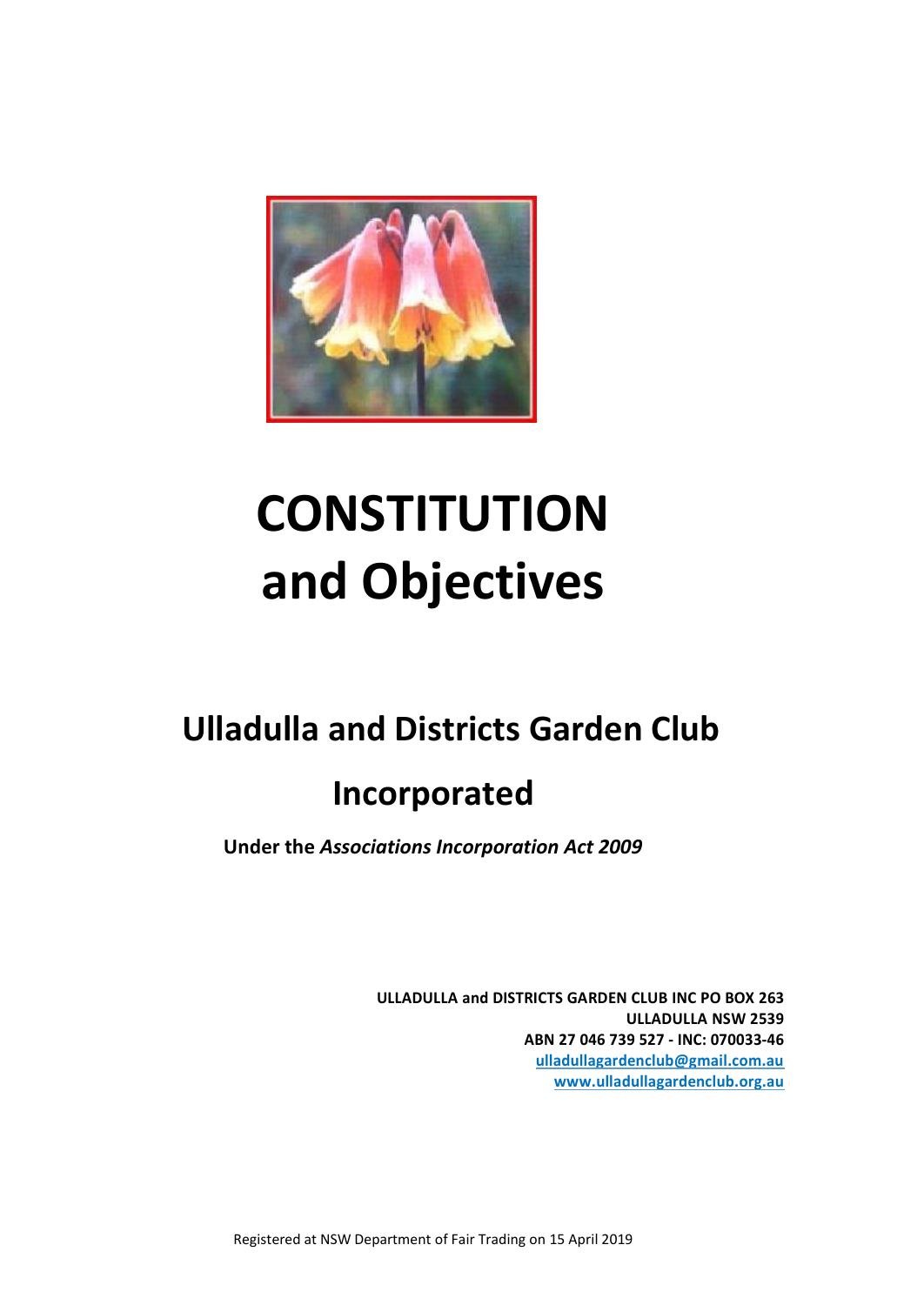# **Contents**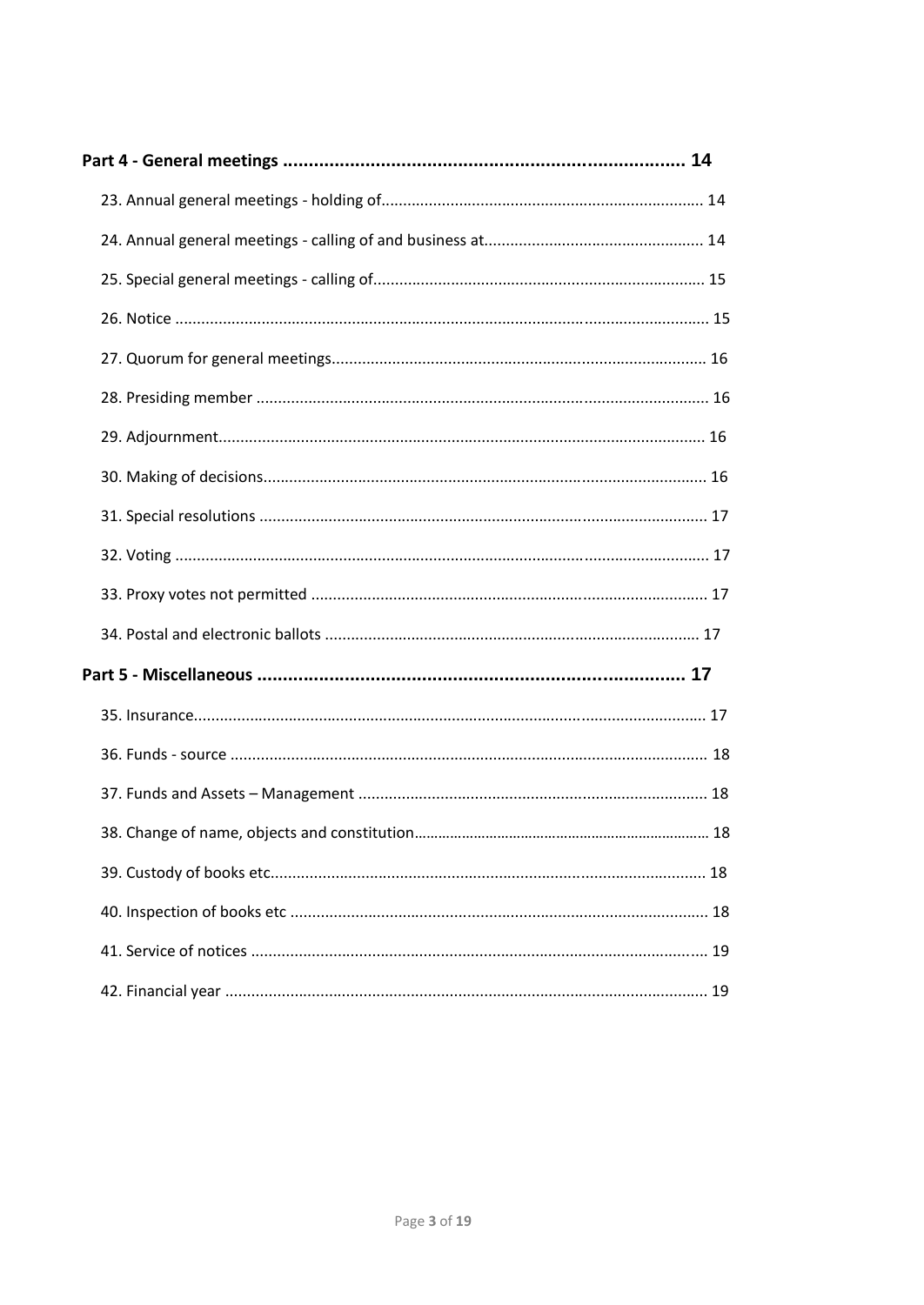#### **PREAMBLE**

- 1) The name of the association shall be: Ulladulla and Districts Garden Club Incorporated, referred to as "the association".
- 2) The objects and purposes of the Association are:
	- (a) Friendship through Gardening.
	- (b) To enable members to extend their knowledge of gardening by discussions, talks and demonstrations and by visiting gardens locally and in other districts.
	- (c) To encourage the preservation of bush and native flora.
	- (d) To act in conjunction or affiliate with other associations or similar bodies to promote these objectives*.*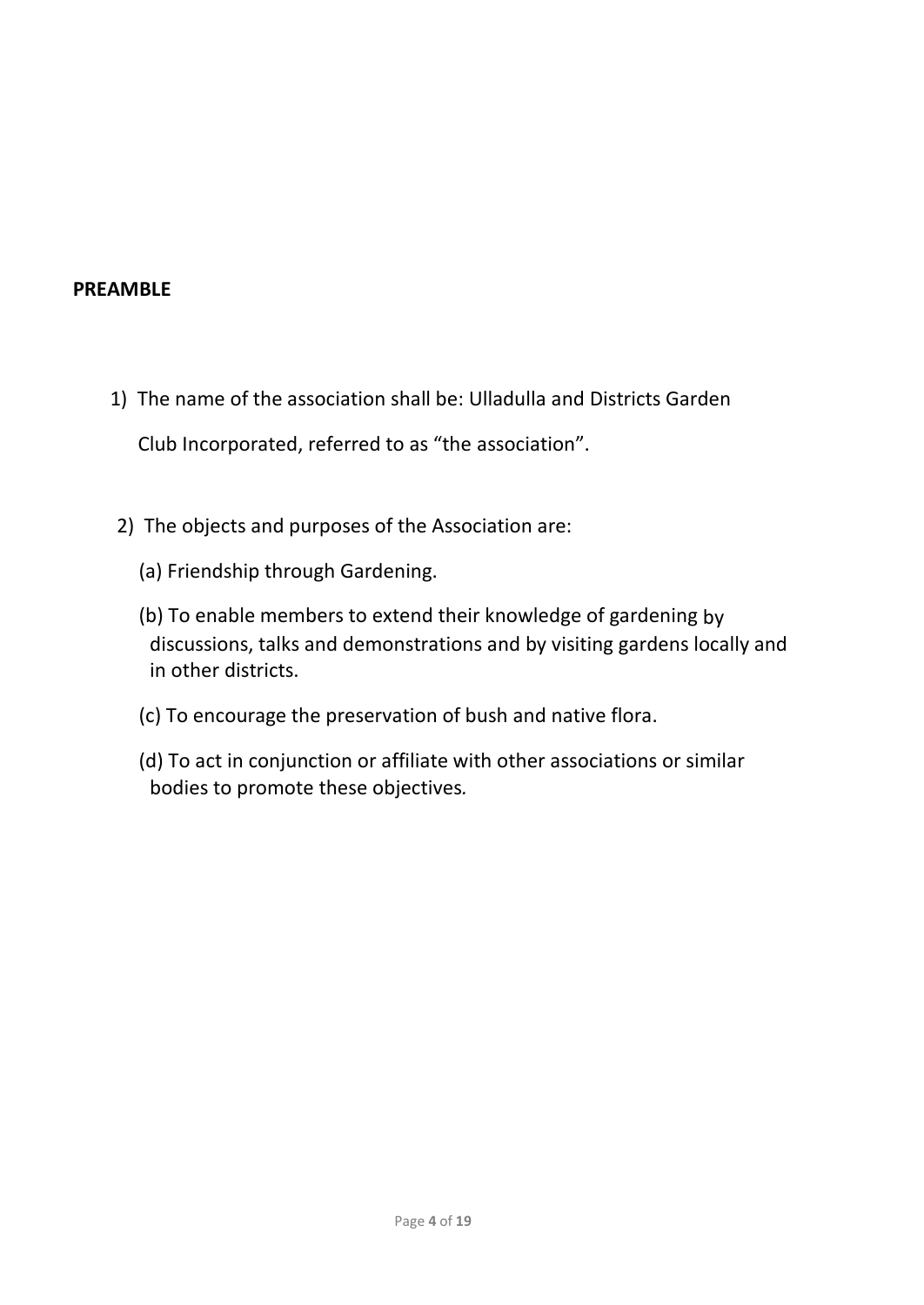# **Part 1 - Preliminary**

#### *1. Definitions*

(1) In this constitution:

**ordinary committee member** means a member of the committee who is not an office-bearer of the association.

**secretary** means:

- (a) the person holding office under this constitution as secretary of the association, or
- (b) if no person holds that office the public officer of the association.

**in writing** or **written** includes by email or other electronic means

**special general meeting** means a general meeting of the association other than an annual general meeting.

**the Act** means the [Associations Incorporation Act 2009.](http://www.legislation.nsw.gov.au/xref/inforce/?xref=Type%3Dact%20AND%20Year%3D2009%20AND%20no%3D7&nohits=y)

**the Regulation** means th[e Associations Incorporation Regulation 2016.](http://www.legislation.nsw.gov.au/xref/inforce/?xref=Type%3Dsubordleg%20AND%20Year%3D2010%20AND%20No%3D238&nohits=y)

- (2) In this constitution:
	- (a) A reference to a function includes a reference to a power, authority and duty, and
	- (b) A reference to the exercise of a function includes, if the function is a duty, a reference to the performance of the duty.
- (3) The provisions of the *Interpretation Act 1987* [apply to and in respect of this constitution](http://www.legislation.nsw.gov.au/xref/inforce/?xref=Type%3Dact%20AND%20Year%3D1987%20AND%20no%3D15&nohits=y) in the same manner as those provisions would so apply if this constitution were an instrument made under the Act.

# **Part 2 - Membership**

#### *2. Membership generally*

- (1) Membership is open to all persons interested in gardening and the environment if *and*:
	- (a) The person is a natural person, and
	- (b) The person has been nominated and approved for membership of the association in accordance with clause 3, and
	- (c) The person has paid the required fees in accordance with clause 3 (3).
- (2) The committee may grant life membership entitlement to any member who has given service and support to the management of the association in support of its objectives. Such a member must have been a member of the association for not less than 10 years without a break, and have served as an office bearer for at least one full term.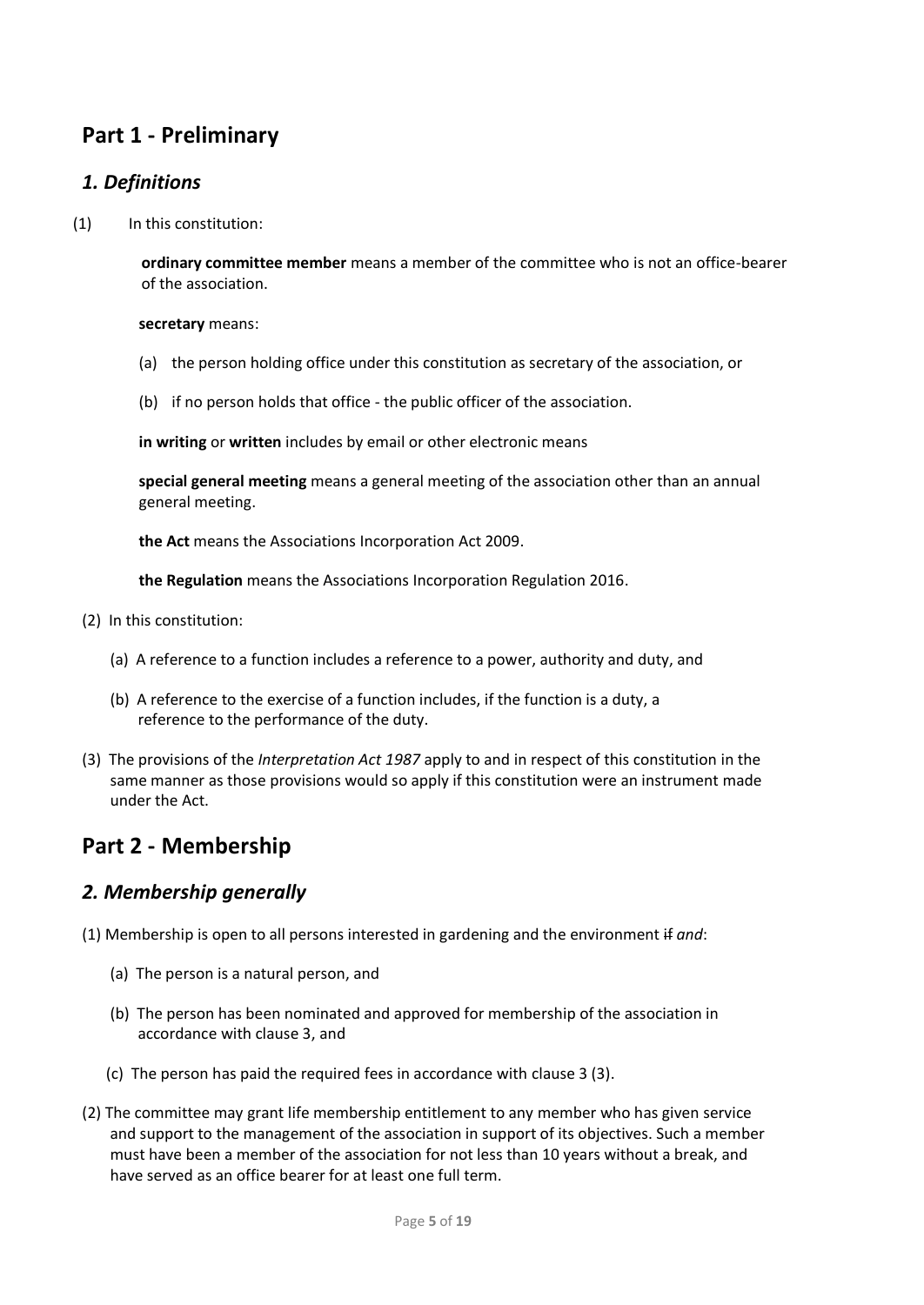(3) The number of living life members is limited to nine (9).

### *3. Application for membership*

(1) An application by a person for membership of the association:

(a) must be made in writing on the Membership Form available from the treasurer on request or from the association's website, and

(b) must be lodged either personally or by electronic means, with the treasurer of the association.

- (2) As soon as practicable after receiving an application for membership, the treasurer must refer the application to the committee for approval of the application.
- (3) As soon as practicable after membership is approved, the treasurer or their nominee, must notify the applicant in writing, that their membership has been approved and of their obligations as members of the association, including the requirement to pay the annual membership fee and joining fee, as determined by the committee from time to time, within 28 days, if not already paid.
- (4) The treasurer must, on payment by the applicant of the amounts referred to in subclause 3(3), enter or cause to be entered, the applicant's name in the register of members and, on the name being so entered, the applicant becomes a member of the association.

#### *4. Cessation of membership*

- A person ceases to be a member of the association if the person: (a) dies, or
	- (b) resigns membership, or
	- (c) is expelled from the association, or
	- (d) fails to pay the annual membership fee under clause 8 (2) by 31 March in the year the fee falls due.

#### *5. Membership entitlements not transferable*

A right, privilege or obligation which a person has by reason of being a member of the association:

- (a) is not capable of being transferred or transmitted to another person, and
- (b) terminates on cessation of the person's membership.

#### *6. Resignation of membership*

(1) A member of the association may resign from membership of the association by first giving to the secretary written notice of at least one month (or such other period as the committee may determine) of the member's intention to resign and, on the expiration of the period of notice, the member ceases to be a member.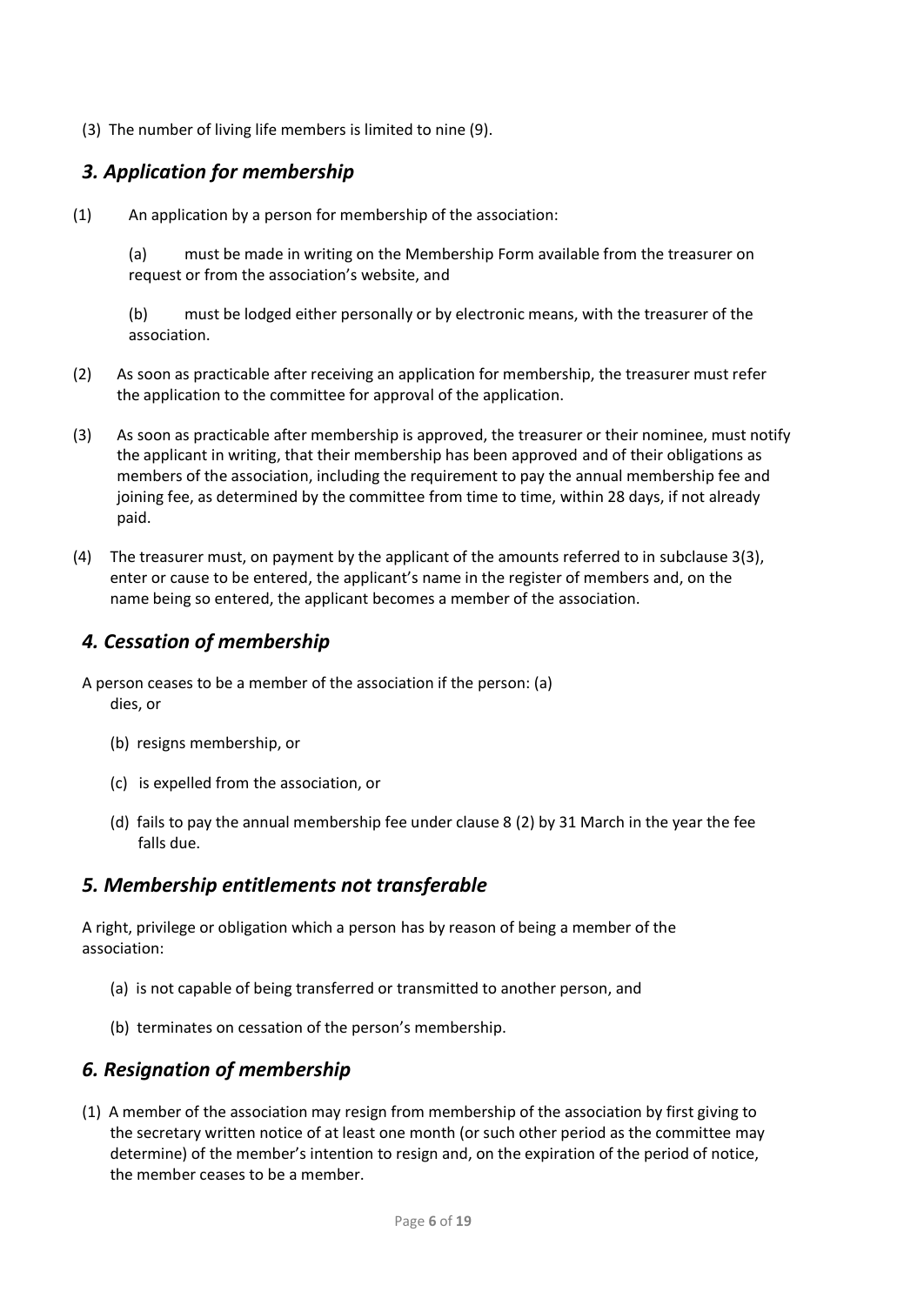(2) If a member of the association ceases to be a member under subclause (1), and in every other case where a member ceases to hold membership, the secretary must make an appropriate entry in the register of members recording the date on which the member ceased to be a member.

### *7. Register of members*

- (1) The treasurer of the association or their nominee, must maintain a register of members, in written or electronic form, of the association specifying the name and postal or residential address of each person who is a member of the association together with the date on which the person became a member.
- (2) The register of members must be kept in New South Wales in the custody of the treasurer or their nominee.
- (3) The register of members must be available for inspection, free of charge, by any member of the association at any reasonable hour.
- (4) A member of the association may obtain a copy of any part of the register on payment of a fee of not more than \$1 for each page copied.
- (5) If a member requests that any information contained on the register about the member (other than the member's name) not be available for inspection, that information must not be made available for inspection.
- (6) A member must not use information about a person obtained from the register for commercial purposes or to contact or send material to the person, other than for:
	- (a) the purposes of sending the person a newsletter, a notice in respect of a meeting or other event relating to the association or other material relating to the association, or
	- (b) any other purpose necessary to comply with a requirement of the Act or the Regulation.

#### *8.* **Joining fee and annual membership fee**

- (1) The joining fee payable by applicants for membership shall be determined from time to time by the committee.
- (2) In addition to any amount payable under subclause (1), a member of the association must pay to the association an annual membership fee determined by the committee from time to time and approved by members at a general meeting:
	- (a) before 31 March in each calendar year, or
	- (b) if the member becomes a member on or after 31 March in any calendar year, on becoming a member and before 31 March in each succeeding calendar year.

#### *9. Members' liabilities*

The liability of a member of the association to contribute towards the payment of the debts and liabilities of the association or the costs, charges and expenses of the winding up of the association is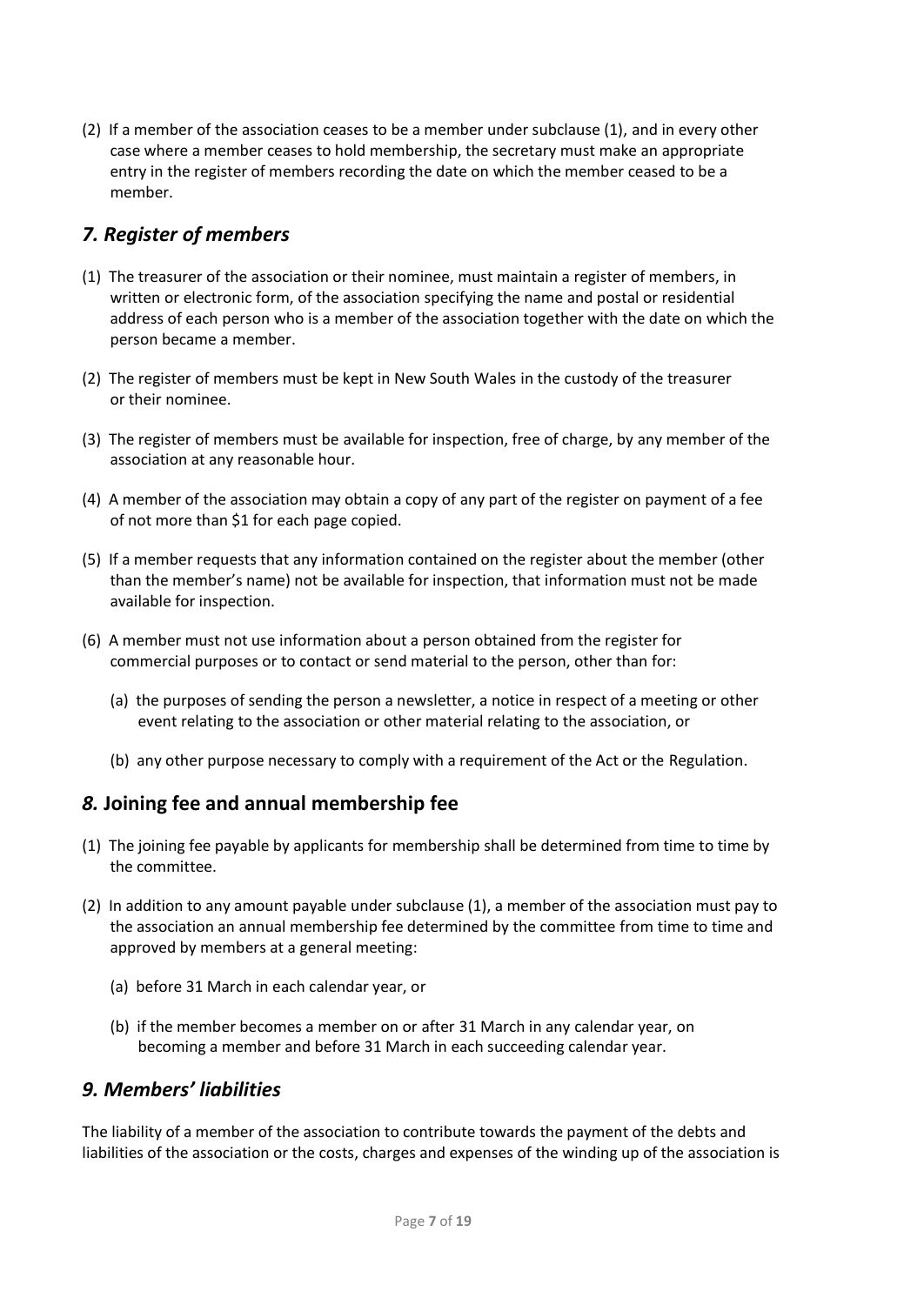limited to the amount, if any, unpaid by the member in respect of membership of the association as required by clause 8.

#### *10. Resolution of disputes*

- (1) A dispute between a member and another member (in their capacity as members) of the association, or a dispute between a member or members and the association, are to be referred to a community justice centre for mediation under the *Community Justice [Centres Act 1983](http://www.legislation.nsw.gov.au/xref/inforce/?xref=Type%3Dact%20AND%20Year%3D1983%20AND%20no%3D127&nohits=y)*.
- (2) If a dispute is not resolved by mediation within 3 months of the referral to a community justice centre, the dispute is to be referred to arbitration.
- (3) The *Commercial Arbitration Act 1984* [applies to any such dispute referred to arbitration.](http://www.legislation.nsw.gov.au/xref/inforce/?xref=Type%3Dact%20AND%20Year%3D1984%20AND%20no%3D160&nohits=y)

#### *11. Disciplining of members*

- (1) A complaint may be made to the committee by any person that a member of the association:
	- (a) has refused or neglected to comply with a provision or provisions of this constitution, or
	- (b) has wilfully acted in a manner prejudicial to the interests of the association.
- (2) The committee may refuse to deal with a complaint if it considers the complaint to be trivial or vexatious in nature, in which case:

(a) The person lodging the complaint must be informed, in writing, of the committee's decision to treat the complaint as trivial or vexatious.

- (b) The written advice must be provided within fourteen (14) days of the committee's decision.
- (3) If the committee decides to deal with the complaint, the committee:
	- (a) must cause notice of the complaint to be served on the member concerned, and
	- (b) must give the member at least 14 days from the time the notice is served within which to make submissions to the committee in connection with the complaint, and
	- (c) must take into consideration any submissions made by the member in connection with the complaint.
- (4) The committee may, by resolution, expel the member from the association or suspend the member from membership of the association if, after considering the complaint and any submissions made in connection with the complaint, it is satisfied that the facts alleged in the complaint have been proved and the expulsion or suspension is warranted in the circumstances.
- (5) If the committee expels or suspends a member, the secretary must, within 7 days after the action is taken, cause written notice to be given to the member of the action taken, of the reasons given by the committee for having taken that action and of the member's right of appeal under clause 12.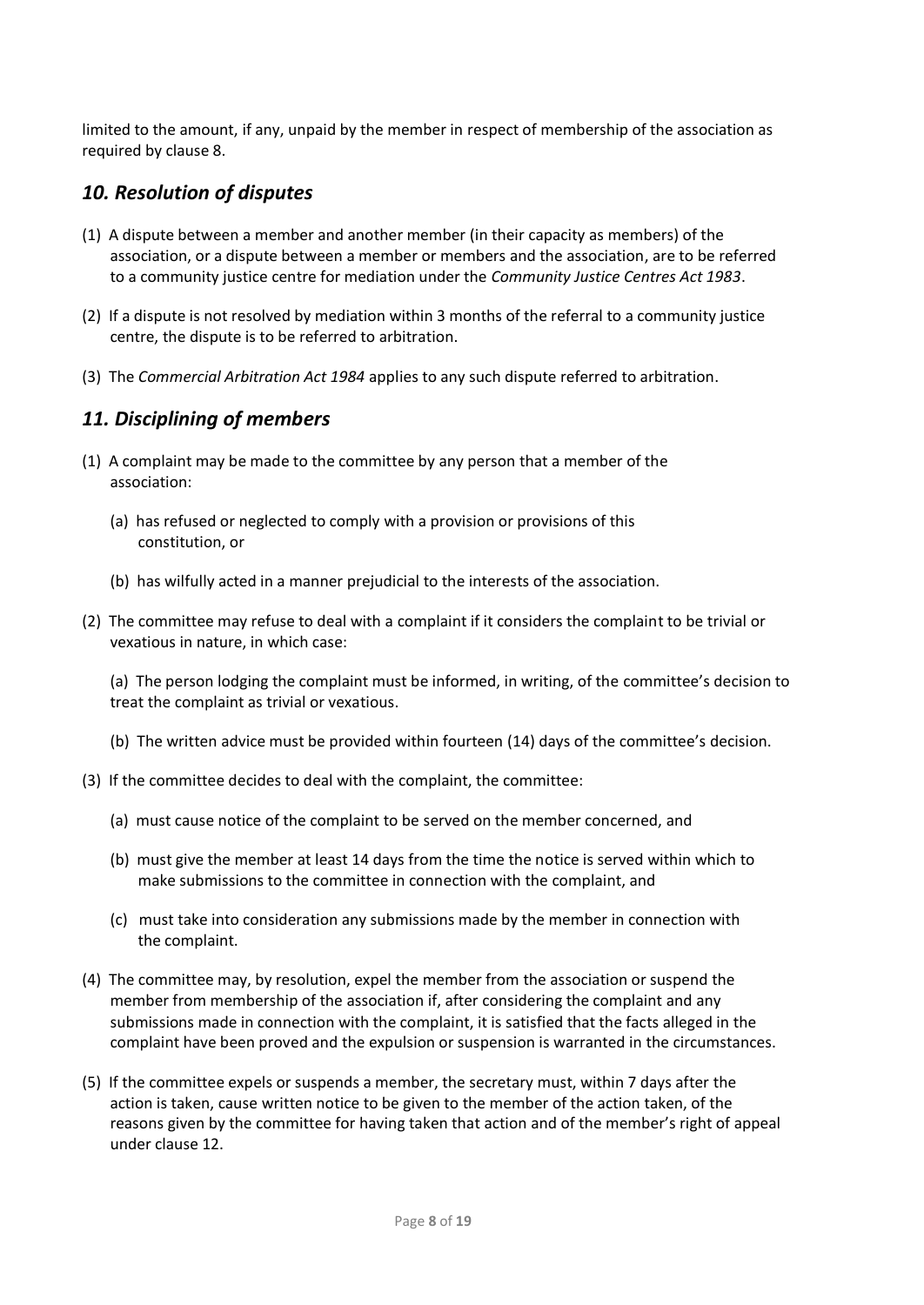- (6) The expulsion or suspension does not take effect:
	- (a) until the expiration of the period within which the member is entitled to appeal against the resolution concerned, or
	- (b) if within that period the member exercises the right of appeal, unless and until the association confirms the resolution under clause 12, whichever is the later.

#### *12. Right of appeal of disciplined member*

- (1) A member may appeal to the association in general meeting against a resolution of the committee under clause 11, within 7 days after notice of the resolution is served on the member, by lodging with the secretary a notice to that effect.
- (2) The notice may, but need not, be accompanied by a statement of the grounds on which the member intends to rely for the purposes of the appeal.
- (3) On receipt of a notice from a member under subclause (1), the secretary must notify the committee which is to convene a general meeting of the association to be held within 28 days after the date on which the secretary received the notice.
- (4) At a general meeting of the association convened under subclause (3):
	- (a) no business other than the question of the appeal is to be transacted, and
	- (b) the committee and the member must be given the opportunity to state their respective cases orally or in writing, or both, and
	- (c) the members present are to vote by secret ballot on the question of whether the resolution should be confirmed or revoked.
- (5) The appeal is to be determined by a simple majority of votes cast by members of the association.

# **Part 3 - The committee**

#### *13. Powers of the committee*

Subject to the Act, the Regulation and this constitution and to any resolution passed by the association in general meeting, the committee:

- (a) is to control and manage the affairs of the association, and
- (b) may exercise all such functions as may be exercised by the association, other than those functions that are required by this constitution to be exercised by a general meeting of members of the association, and
- (c) has power to perform all such acts and do all such things as appear to the committee to be necessary or desirable for the proper management of the affairs of the association.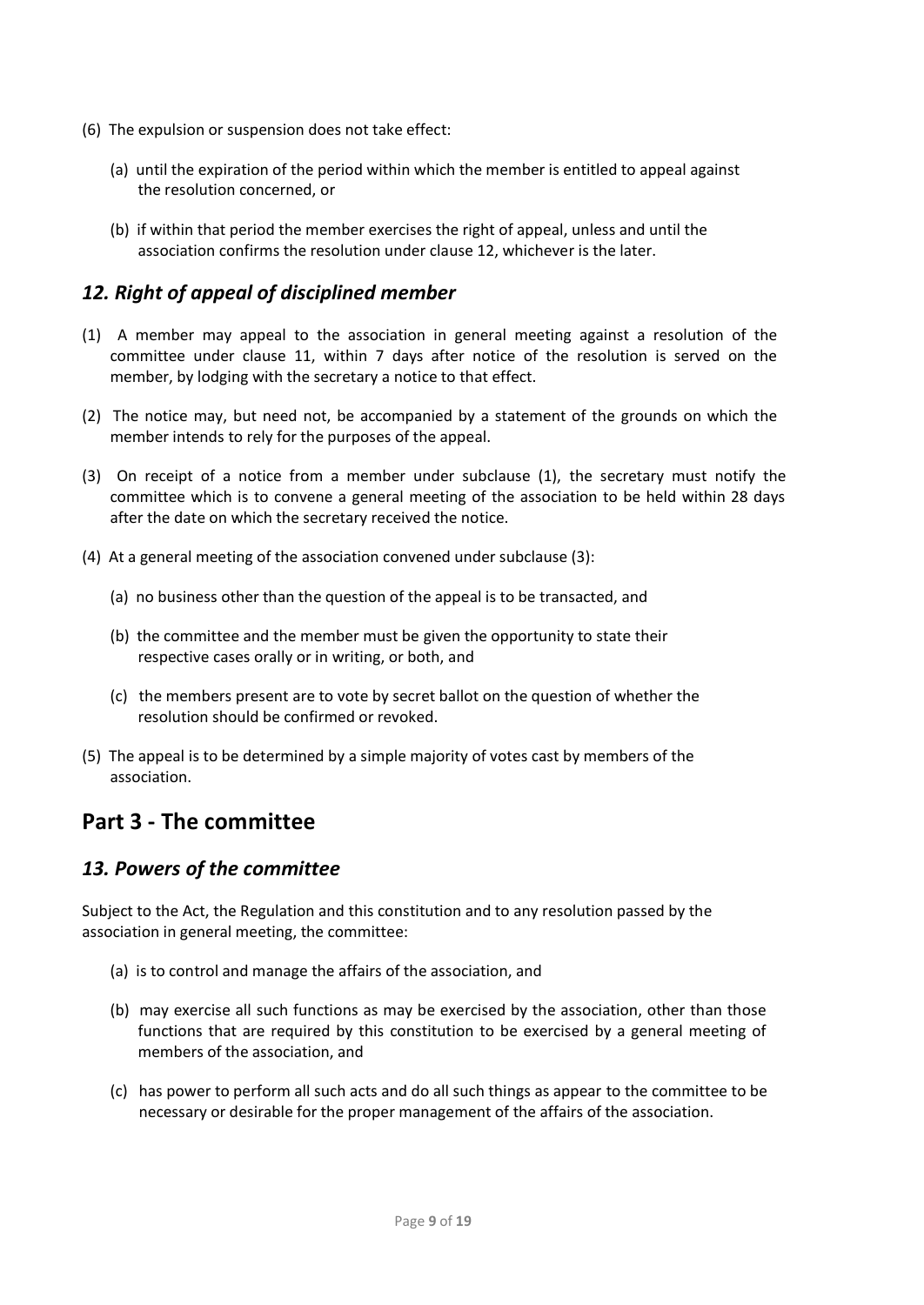#### *14. Composition and membership of committee*

- (1) The committee is to consist of:
	- (a) the office-bearers of the association, and
	- (b) *six* committee members, each of whom is to be elected at the annual general meeting of the association under clause 15.
- (2) The total number of committee members is to be 10.
- (3) The office-bearers of the association are:
	- (a) President,
	- (b) Vice-president,
	- (c) Treasurer,
	- (d) Secretary.
- (4) A committee member may hold up to 2 offices (other than both the president and vicepresident offices).
- (5) Each member of the committee is, subject to this constitution, to hold office until the conclusion of the annual general meeting following the date of the member's election, but is eligible for re-election.
- (6) No office bearer shall hold the same position for more than 3 consecutive years, unless approved by a vote of 75% of members present at the Annual General Meeting**.**

#### *15. Election of committee members*

- (1) Nominations of candidates for election as office-bearers of the association or as ordinary committee members:
	- (a) must be made in writing, signed by 2 members of the association and accompanied by the written consent of the candidate (which may be endorsed on the nomination form), and
	- (b) must be delivered to the secretary of the association at least 7 days before the date fixed for the holding of the annual general meeting at which the election is to take place.
- (2) If insufficient nominations are received to fill all vacancies on the committee, the candidates nominated are taken to be elected and further nominations are to be received at the annual general meeting.
- (3) If insufficient further nominations are received, any vacant positions remaining on the committee are taken to be casual vacancies.
- (4) If the number of nominations received is equal to the number of vacancies to be filled, the persons nominated are taken to be elected.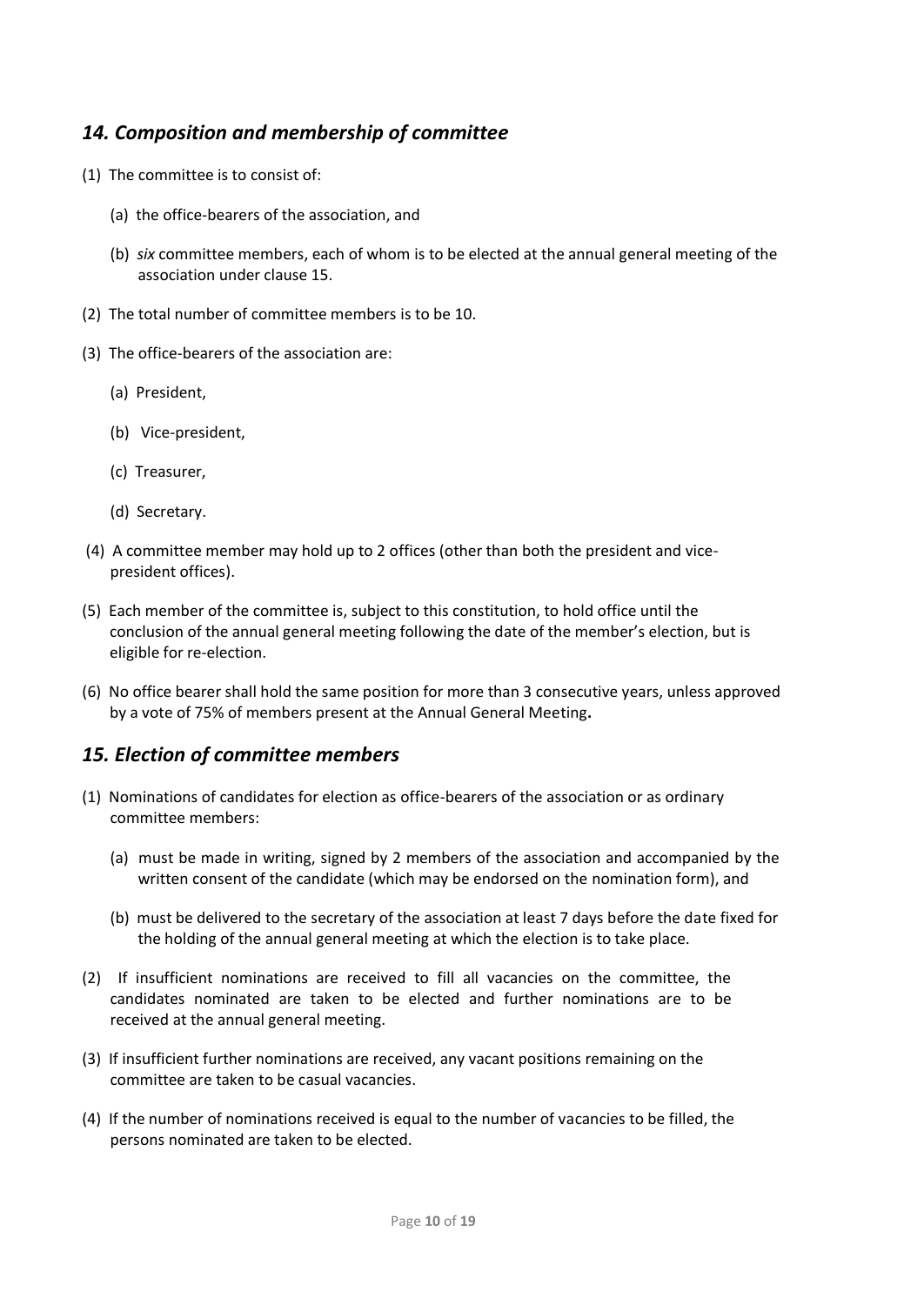- (5) If the number of nominations received exceeds the number of vacancies to be filled, a ballot is to be held.
- (6) The ballot for the election of office-bearers and ordinary committee members of the committee is to be conducted at the annual general meeting in such usual and proper manner as the committee may direct.
- (7) A person nominated as a candidate for election as an office-bearer or as an ordinary committee member of the association must be a member of the association.

#### *16. Secretary*

- (1) The secretary of the association must, as soon as practicable after being appointed as secretary, lodge notice with the association of his or her address.
- (2) It is the duty of the secretary to keep minutes of:
	- (a) all appointments of office-bearers and members of the committee, and
	- (b) the names of members of the committee present at a committee meeting or a general meeting, and
	- (c) all proceedings at committee meetings and general meetings.
- (3) Minutes of proceedings at a meeting must be signed by the chairperson of the meeting or by the chairperson of the next succeeding meeting.

#### *17. Treasurer*

It is the duty of the treasurer of the association to ensure:

- (a) that all money due to the association is collected and received and that all payments authorised by the association are made, and
- (b) that correct books and accounts are kept showing the financial affairs of the association, including full details of all receipts and expenditure connected with the activities of the association.

#### *18.Casual vacancies*

- (1) In the event of a casual vacancy occurring in the membership of the committee, the committee may appoint a member of the association to fill the vacancy and the member so appointed is to hold office, subject to this constitution, until the conclusion of the annual general meeting next following the date of the appointment.
- (2) A casual vacancy in the office of a member of the committee occurs if the member:
	- (a) dies, or
	- (b) ceases to be a member of the association, or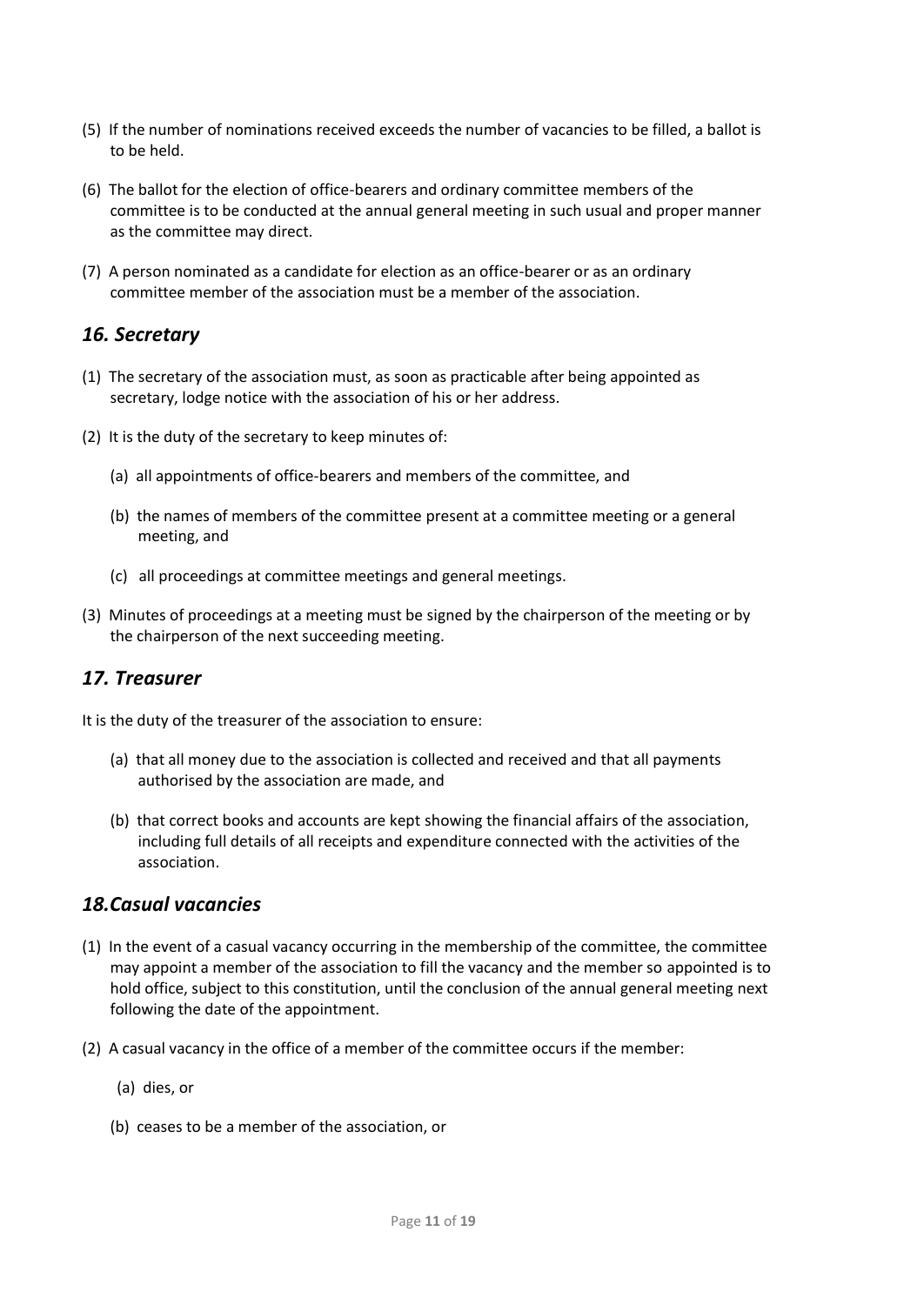(c) becomes an insolvent under administration within the meaning of the *Corporations [Act 2001](http://www.comlaw.gov.au/)*  [of the Commonwealth, or](http://www.comlaw.gov.au/)

- (d) resigns office by notice in writing given to the secretary, or
- (e) is removed from office under clause 19, or
- (f) becomes a mentally incapacitated person, or
- (g) is absent without the consent of the committee from 3 consecutive meetings of the committee, or
- (h) is convicted of an offence involving fraud or dishonesty for which the maximum enalty on conviction is imprisonment for not less than 3 months, or
- (i) is prohibited from being a director of a company under Part 2D.6 (Disqualification from managing corporations) of the *Corporations Act 2001* [of the Commonwealth.](http://www.comlaw.gov.au/)

#### *19. Removal of committee members*

- (1) The association in general meeting may by resolution remove any member of the committee from the office of member before the expiration of the member's term of office and may by resolution appoint another person to hold office until the expiration of the term of office of the member so removed.
- (2) If a member of the committee to whom a proposed resolution referred to in subclause (1) relates makes representations in writing to the secretary or president (not exceeding a reasonable length) and requests that the representations be notified to the members of the association, the secretary or the president may send a copy of the representations to each member of the association or, if the representations are not so sent, the member is entitled to require that the representations be read out at the meeting at which the resolution is considered.

#### *20. Committee meetings and quorum*

- (1) The committee shall meet at least 3 times in each period of 12 months at such place and time as the committee may determine.
- *(2)* A committee meeting may be held at 2 or more venues using any technology approved by the committee that gives each of the committee's members a reasonable opportunity to participate.
- (3) A committee member who participates in a committee meeting using that technology is taken to be present at the meeting and, if the member votes at the meeting, is taken to have voted in person.
- (4) Additional meetings of the committee may be convened by the president or by any member of the committee.
- (5) Oral or written notice of a meeting of the committee must be given by the secretary to each member of the committee at least 48 hours (or such other period as may be unanimously agreed on by the members of the committee) before the time appointed for the holding of the meeting.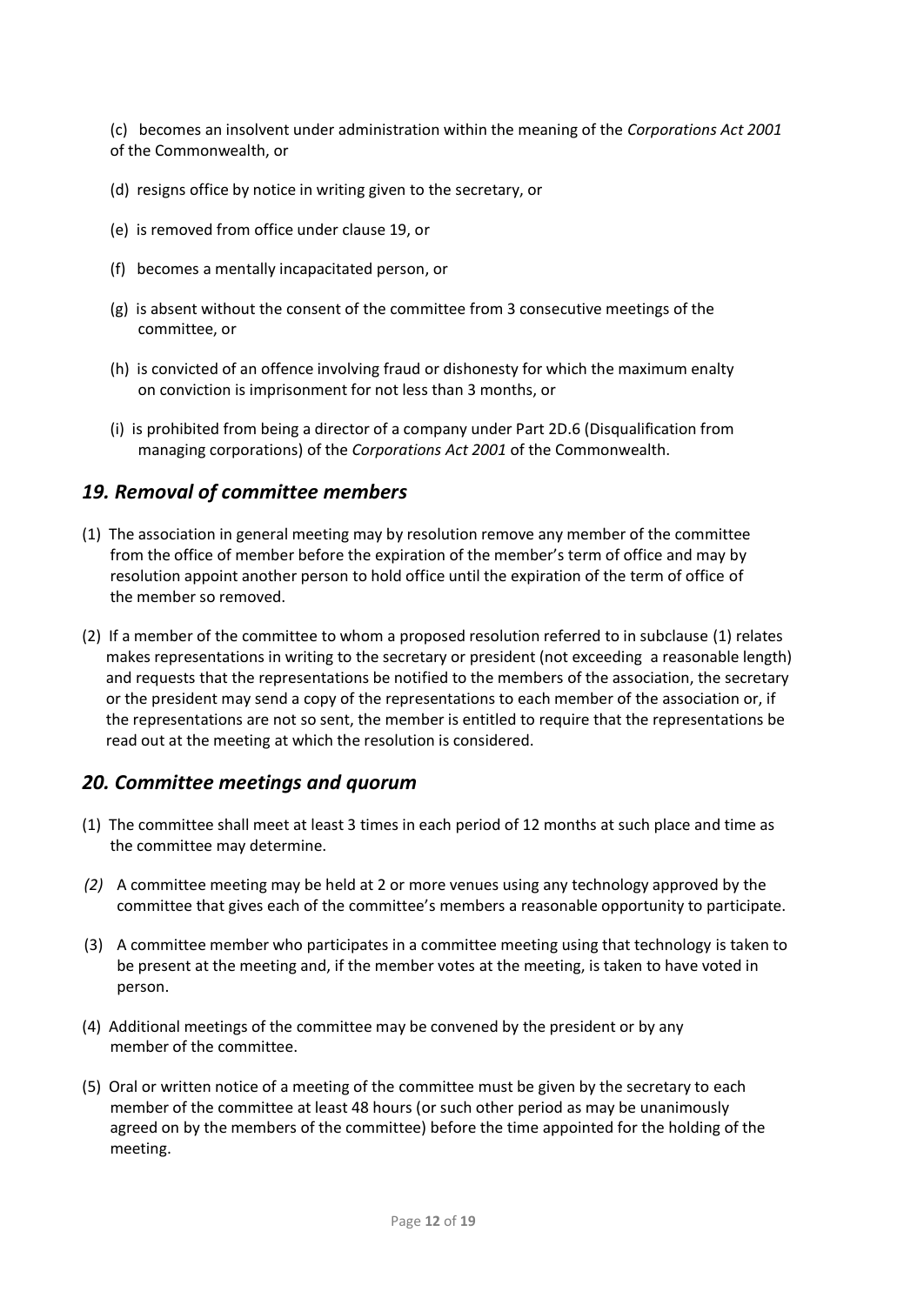- (6) Notice of a meeting given under subclause (3) must specify the general nature of the business to be transacted at the meeting and no business other than that business is to be transacted at the meeting, except business which the committee members present at the meeting unanimously agree to treat as urgent business.
- (7) Any five (5) members of the committee constitute a quorum for the transaction of the business of a meeting of the committee.
- (8) No business is to be transacted by the committee unless a quorum is present and if, within half an hour of the time appointed for the meeting, a quorum is not present, the meeting is to stand adjourned to the same place and at the same hour of the same day in the following week.
- (9) If at the adjourned meeting a quorum is not present within half an hour of the time appointed for the meeting, the meeting is to be dissolved.
- (10) At a meeting of the committee:
	- (a) the president or, in the president's absence, the vice-president is to preside, or
	- (b) if the president and the vice-president are absent or unwilling to act, such one of the remaining members of the committee as may be chosen by the members present at the meeting is to preside.

#### *21. Delegation by committee to sub-committee*

- (1) The committee may, by instrument in writing, delegate to one or more sub-committees (consisting of such member or members of the association as the committee thinks fit) the exercise of such of the functions of the committee as are specified in the instrument, other than:
	- (a) this power of delegation, and
	- (b) a function which is a duty imposed on the committee by the Act or by any other law.
- (2) A function the exercise of which has been delegated to a sub-committee under this clause may, while the delegation remains unrevoked, be exercised from time to time by the sub-committee in accordance with the terms of the delegation.
- (3) A delegation under this clause may be made subject to such conditions or limitations as to the exercise of any function, or as to time or circumstances, as may be specified in the instrument of delegation.
- (4) Despite any delegation under this clause, the committee may continue to exercise any function delegated.
- (5) Any act or thing done or suffered by a sub-committee acting in the exercise of a delegation under this clause has the same force and effect as it would have if it had been done or suffered by the committee.
- (6) The committee may, by instrument in writing, revoke wholly or in part any delegation under this clause.
- (7) A sub-committee may meet and adjourn as it thinks proper.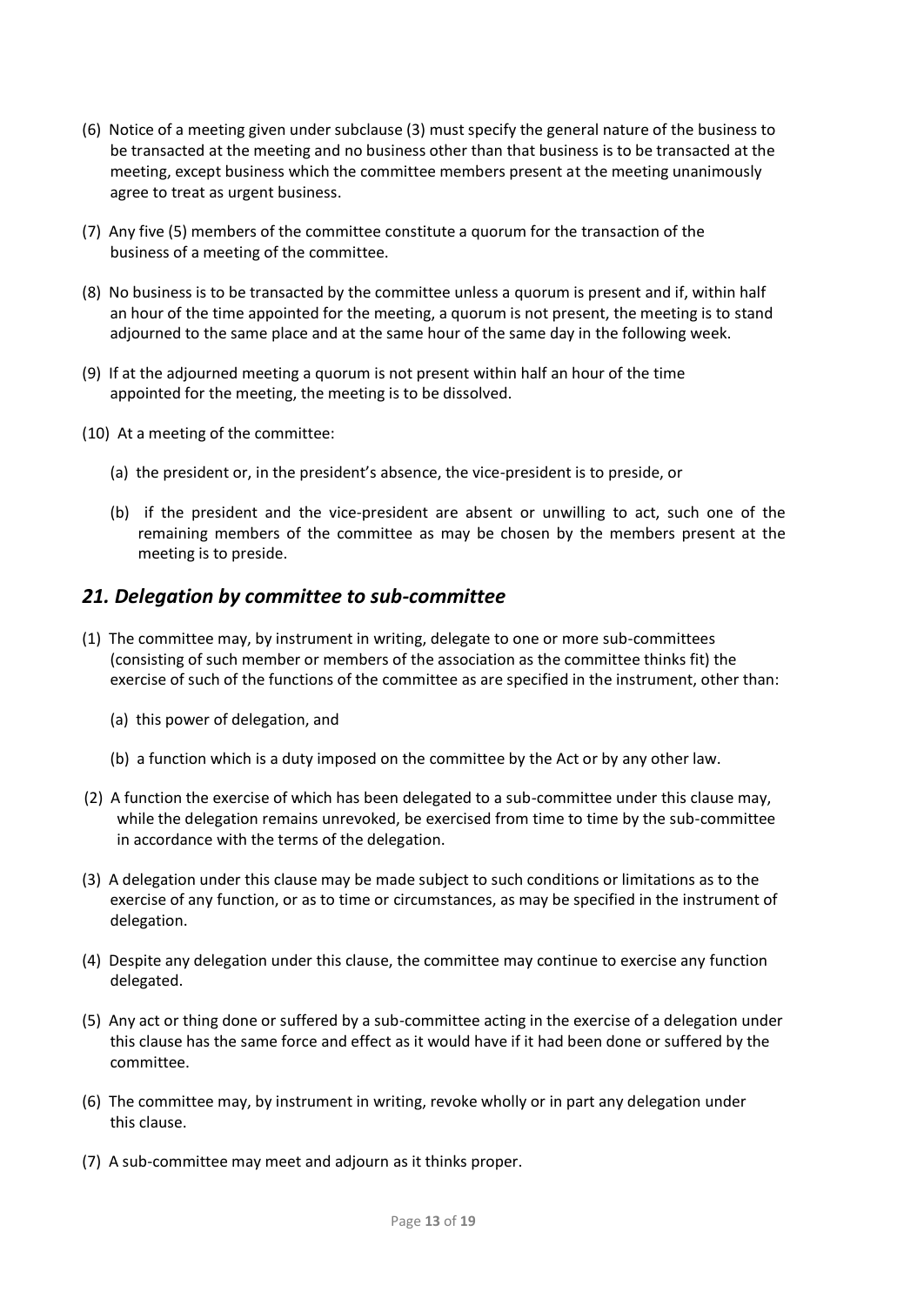#### *22. Voting and decisions*

- (1) Questions arising at a meeting of the committee or of any sub-committee appointed by the committee are to be determined by a majority of the votes of members of the committee or sub-committee present at the meeting.
- (2) Each member present at a meeting of the committee or of any sub-committee appointed by the committee (including the person presiding at the meeting) is entitled to one vote but, in the event of an equality of votes on any question, the person presiding may exercise a second or casting vote.
- (3) Subject to clause 20 (5), the committee may act despite any vacancy on the committee.
- (4) Any act or thing done or suffered, or purporting to have been done or suffered, by the committee or by a sub-committee appointed by the committee, is valid and effectual despite any defect that may afterwards be discovered in the appointment or qualification of any member of the committee or sub-committee.

# **Part 4 - General meetings**

#### *23. Annual general meetings - holding of*

- (1) The association must hold its annual general meetings:
	- (a) within 6 months after the close of the association's financial year, or
	- (b) within such later time as may be prescribed under the Act.

#### *24. Annual general meetings - calling of and business at*

- (1) The annual general meeting of the association is, subject to the Act and to clause 23, to be convened on such date and at such place and time as the committee thinks fit.
- (2)The annual general meeting as for general meetings of the association, including special general meetings is to be held at one venue only.
- (3) In addition to any other business which may be transacted at an annual general meeting, the business of an annual general meeting is to include the following:
	- (a) to confirm the minutes of the last preceding annual general meeting and of any special general meeting held since that meeting,
	- (b) to receive from the committee reports on the activities of the association during the last preceding financial year,
	- (c) to elect office-bearers of the association and ordinary committee members,
	- (d) to receive and consider any financial statement or report required to be submitted to members under the Act.
- (3) An annual general meeting must be specified as such in the notice convening it.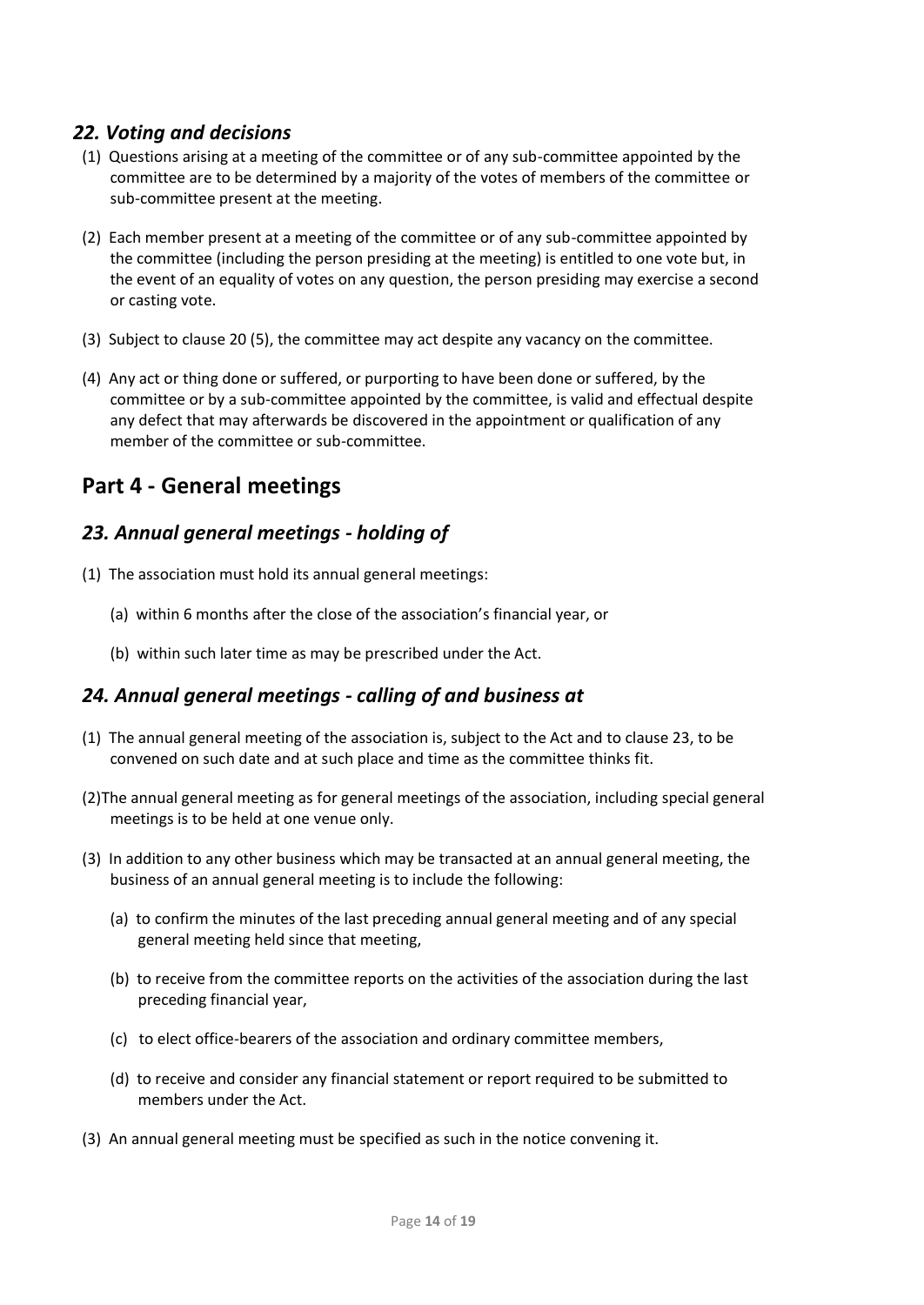#### *25. Special general meetings - calling of*

- (1) The committee may, whenever it thinks fit, convene a special general meeting of the association.
- (2) The committee must, on the requisition in writing of at least 5 per cent of the total number of members, convene a special general meeting of the association.
- (3) A requisition of members for a special general meeting:
	- (a) must state the purpose or purposes of the meeting, and
	- (b) must be signed by the members making the requisition, and
	- (c) must be lodged with the secretary, and
	- (d) may consist of several documents in a similar form, each signed by one or more of the members making the requisition.
- (4) If the committee fails to convene a special general meeting to be held within 1 month after that date on which a requisition of members for the meeting is lodged with the secretary, any one or more of the members who made the requisition may convene a special general meeting to be held not later than 3 months after that date.
- (5) A special general meeting convened by a member or members as referred to in subclause (4) must be convened as nearly as is practicable in the same manner as general meetings are convened by the committee.

#### *26. Notice*

- (1) Except if the nature of the business proposed to be dealt with at a general meeting requires a special resolution of the association, the secretary must, at least 14 days before the date fixed for the holding of the general meeting, give a notice to each member specifying the place, date and time of the meeting and the nature of the business proposed to be transacted at the meeting.
- (2) If the nature of the business proposed to be dealt with at a general meeting requires a special resolution of the association, the secretary must, at least 21 days before the date fixed for the holding of the general meeting, cause notice to be given to each member specifying, in addition to the matter required under subclause (1), the intention to propose the resolution as a special resolution.
- (3) No business other than that specified in the notice convening a general meeting is to be transacted at the meeting except, in the case of an annual general meeting, business which may be transacted under clause 24 (2).
- (4) A member desiring to bring any business before a general meeting may give notice in writing of that business to the secretary who must include that business in the next notice calling a general meeting given after receipt of the notice from the member.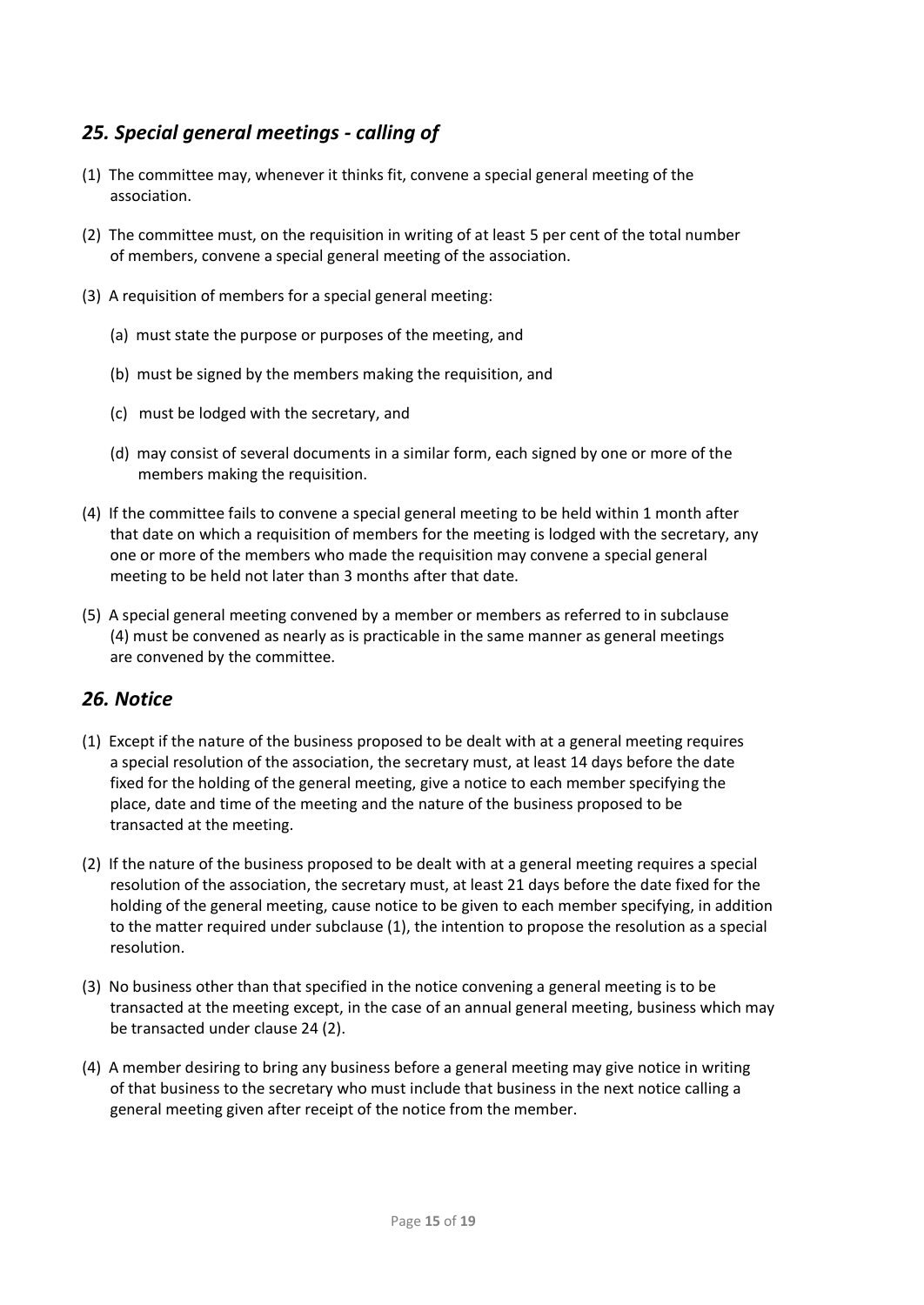#### *27. Quorum for general meetings*

- (1) No item of business is to be transacted at a general meeting unless a quorum of members entitled under this constitution to vote is present during the time the meeting is considering that item.
- (2) 25% of members entitled to vote at a general meeting under this constitution, constitute a quorum for the transaction of the business of a general meeting.
- (3) If within half an hour after the appointed time for the commencement of a general meeting a quorum is not present, the meeting:
	- (a) if convened on the requisition of members, is to be dissolved, and
	- (b) in any other case, is to stand adjourned to the same day in the following week at the same time and (unless another place is specified at the time of the adjournment by the person presiding at the meeting or communicated by written notice to members given before the day to which the meeting is adjourned) at the same place.
- (4) If at the adjourned meeting a quorum is not present within half an hour after the time appointed for the commencement of the meeting, the members present (being at least 10%) are to constitute a quorum.

#### *28. Presiding member*

- (1) The president or, in the president's absence, the vice-president, is to preside as chairperson at each general meeting of the association.
- (2) If the president and the vice-president are absent or unwilling to act, the members present must elect one of their number to preside as chairperson at the meeting.

#### *29. Adjournment*

- (1) The chairperson of a general meeting at which a quorum is present may, with the consent of the majority of members present at the meeting, adjourn the meeting from time to time and place to place, but no business is to be transacted at an adjourned meeting other than the business left unfinished at the meeting at which the adjournment took place.
- (2) If a general meeting is adjourned for 14 days or more, the secretary must give written or oral notice of the adjourned meeting to each member of the association stating the place, date and time of the meeting and the nature of the business to be transacted at the meeting.
- (3) Except as provided in subclauses (1) and (2), notice of an adjournment of a general meeting or of the business to be transacted at an adjourned meeting is not required to be given.

#### *30. Making of decisions*

- (1) A question arising at a general meeting of the association is to be determined by either:
	- (a) a show of hands, or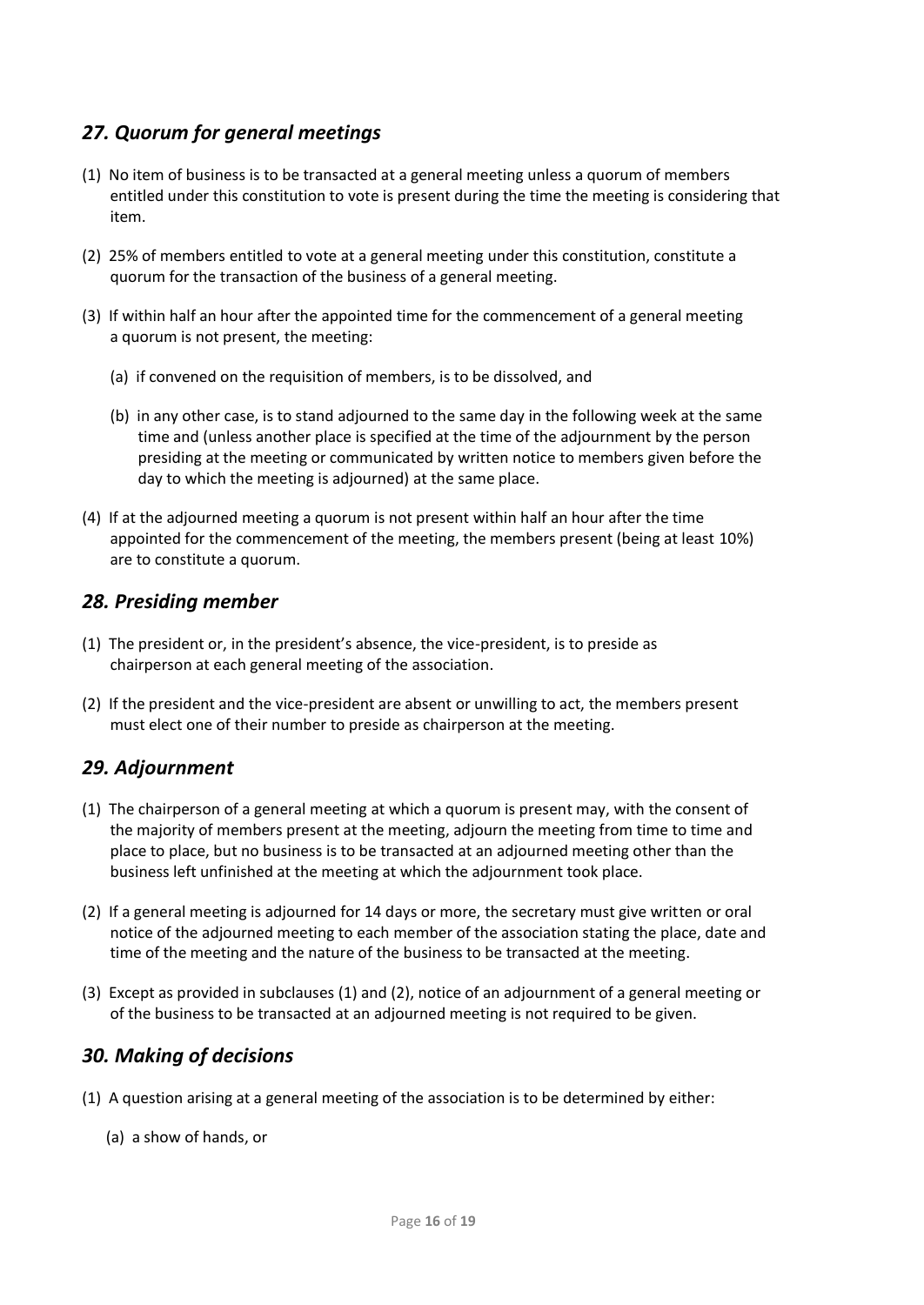- (b) if on the motion of the chairperson or if 5 or more members present at the meeting decide that the question should be determined by a written ballot—a written ballot.
- (2) If the question is to be determined by a show of hands, a declaration by the chairperson that a resolution has, on a show of hands, been carried or carried unanimously or carried by a particular majority or lost, or an entry to that effect in the minute book of the association, is evidence of the fact without proof of the number or proportion of the votes recorded in favour of or against that resolution.
- (3) If the question is to be determined by a written ballot, the ballot is to be conducted in accordance with the directions of the chairperson.

#### *31. Special resolutions*

A special resolution may only be passed by the association in accordance with section 39 of the Act.

#### *32. Voting*

- (1) On any question arising at a general meeting of the association a member has one vote only.
- (2) In the case of an equality of votes on a question at a general meeting, the chairperson of the meeting is entitled to exercise a second or casting vote.
- (3) A member is not entitled to vote at any general meeting of the association unless all money due and payable by the member to the association has been paid.
- (4) A member is not entitled to vote at any general meeting of the association if the member is under 18 years of age.
- *(5*) A member must be present at the meeting to vote.

#### *33. Proxy votes not permitted*

Proxy voting must not be undertaken.

#### *34. Postal or electronic ballots*

(1) The association may hold a postal ballot or an electronic ballot (as the committee determines) to determine any issue or proposal (other than an appeal under clause 12).

(2) A postal ballot or an electronic ballot is to be conducted in accordance with Schedule 3 to the Regulation.

# **Part 5 - Miscellaneous**

#### *35. Insurance*

The association may effect and maintain insurance.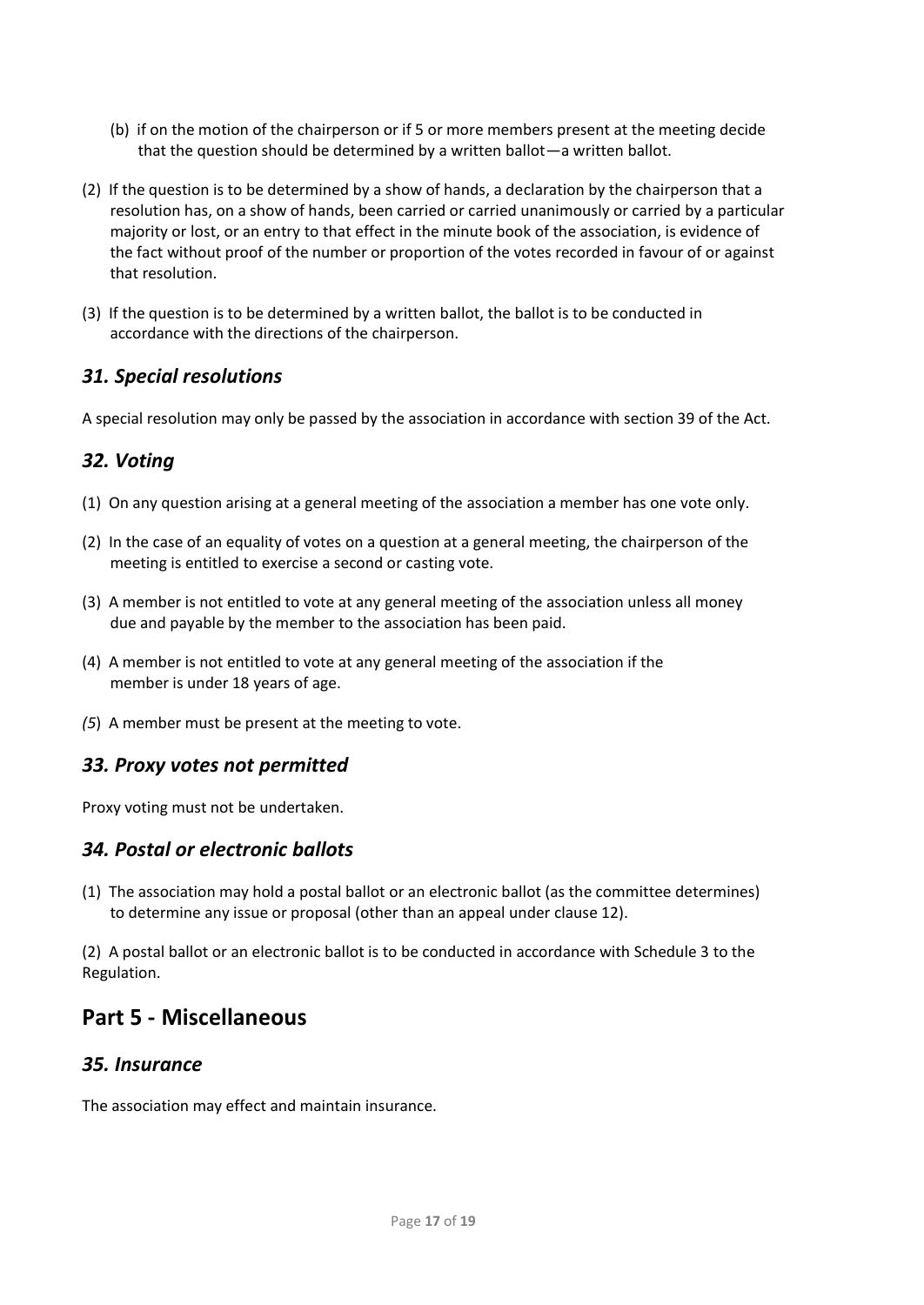#### *36. Funds - source*

- (1) The funds of the association are to be derived from entrance fees and annual subscriptions of members, donations and, subject to any resolution passed by the association in general meeting, such other sources as the committee determines.
- (2) All money received by the association must be deposited as soon as practicable and without deduction to the credit of the association's bank or other authorised deposit- taking institution account.
- (3) The association must, as soon as practicable after receiving any money, issue an appropriate receipt.

#### *37. Funds and Assets – Management*

- (1) The assets and income of the association shall be applied solely in furtherance of its objectives, as set out in clause (2) of the preamble to these rules. No portion shall be distributed directly or indirectly to the members of the association except as bona fide compensation for services rendered or expenses incurred on behalf of the association.
- (2) In the event of the association being dissolved, the amount that remains after such dissolution and the satisfaction of all debts and liabilities shall be transferred to any association with similar purposes which is not carried on for the profit or gain of its individual members.
- (3) All cheques, drafts, bills of exchange, promissory notes and other negotiable instruments must be signed by any 2 members of the committee or employees of the association, being members or employees authorised to do so by the committee.
- (3) At each annual general meeting the treasurer shall present a statement of receipts and expenditure for the previous financial year together with a balance sheet as at the close of the year.
	- (4) An auditor shall be appointed at each annual general meeting.

#### **38. Change of name, objects and constitution**

An application for registration of a change in the association's name, objects or constitution in accordance with section 10 of the Act is to be made by the public officer or a committee member.

#### *39. Custody of books etc*

Except as otherwise provided by this constitution, the public officer must keep in his or her custody or under his or her control all records, books and other documents relating to the association.

#### *40. Inspection of books etc*

- (1) The following documents must be open to inspection, free of charge, by a member of the association at any reasonable hour:
	- (a) records, books and other financial documents of the association,
	- (b) this constitution,